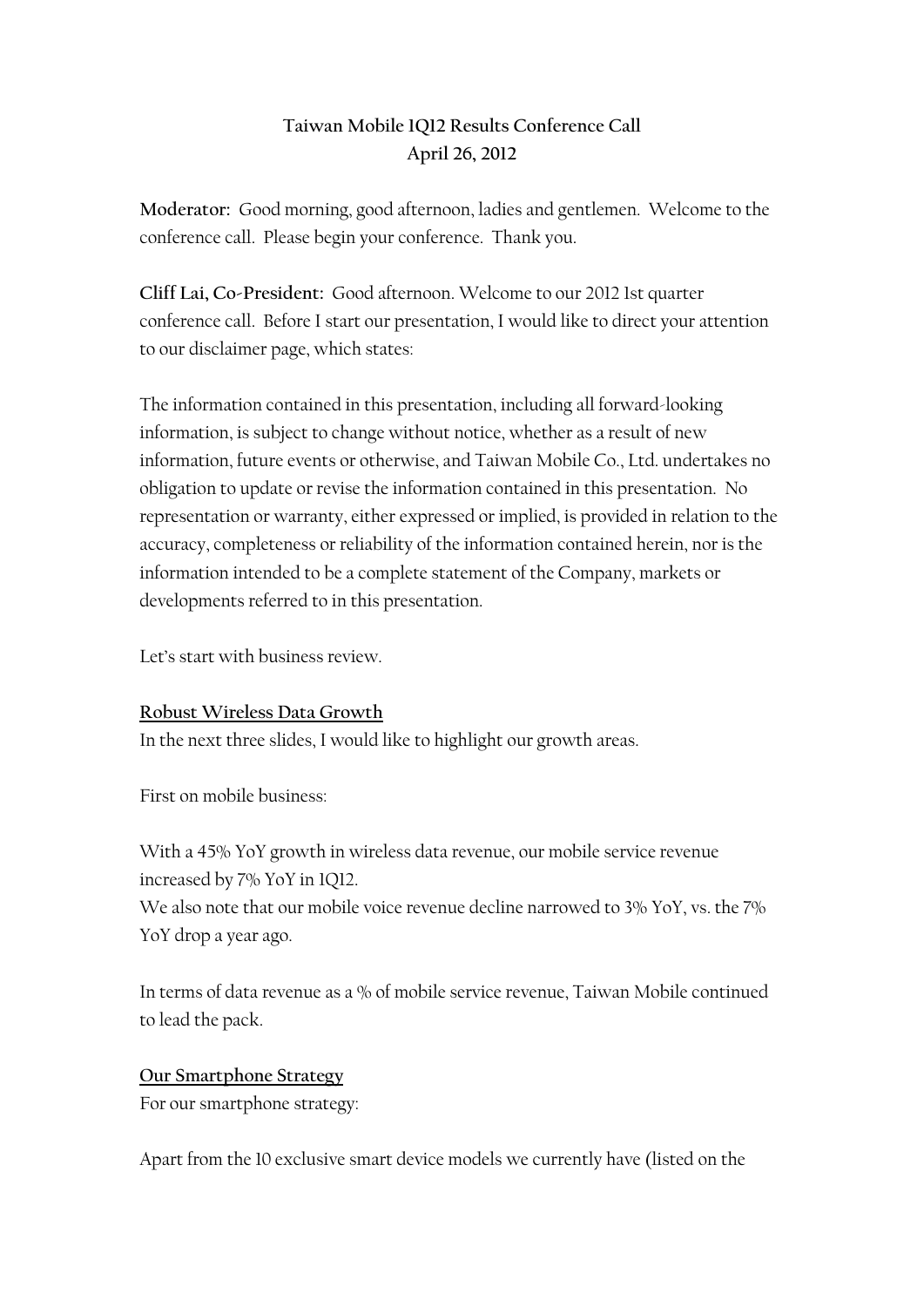slide), we also have around 35 smartphone and tablet products on the market.

In 1Q, smartphone users' ARPU remained at nearly 2 times that of postpaid's. And the payback periods of the two were actually very similar.

In 1Q12, smartphone sales volume was up 45% from a year ago and accounted for 71% of total handsets sold. As of the end of 1Q12, smartphone penetration reached 27%.

Please turn to the next page.

## **CATV Growth Catalysts**

As indicated in the table, our internet subscriber number increase of 12% and DTV customer number growth of 77% are all higher than the 1% subscriber rise in analogue TV services in 1Q12. And our cable internet ARPU continued trending up, with 60% of new customers adopting 20M and above service.

Given that only 28% of our customers are using our internet services and 9% of our customers have subscribed to DTV services, we expect further expansions in internet and DTV service take-up to provide future revenue growth.

Please turn to the next page.

## **New Product & Service**

This page of new products and services we launched during the 1st quarter is for your reference.

I will turn the mic to Vivien on our financial results.

## **Result Summary**

**Vivien Hsu, Co-President:** Please turn to financial overview page.

## YoY Analysis

In 1Q12, consolidated revenue grew by 32%, credited to a 7% YoY increase in mobile service revenue. momo, the enterprise segment and CATV division also contributed to the consolidated revenue increase.

Despite rises in handset subsidies and direct store expenses from CBG, our 1Q12 consolidated EBITDA still managed to grow 5% YoY, mainly credited to momo's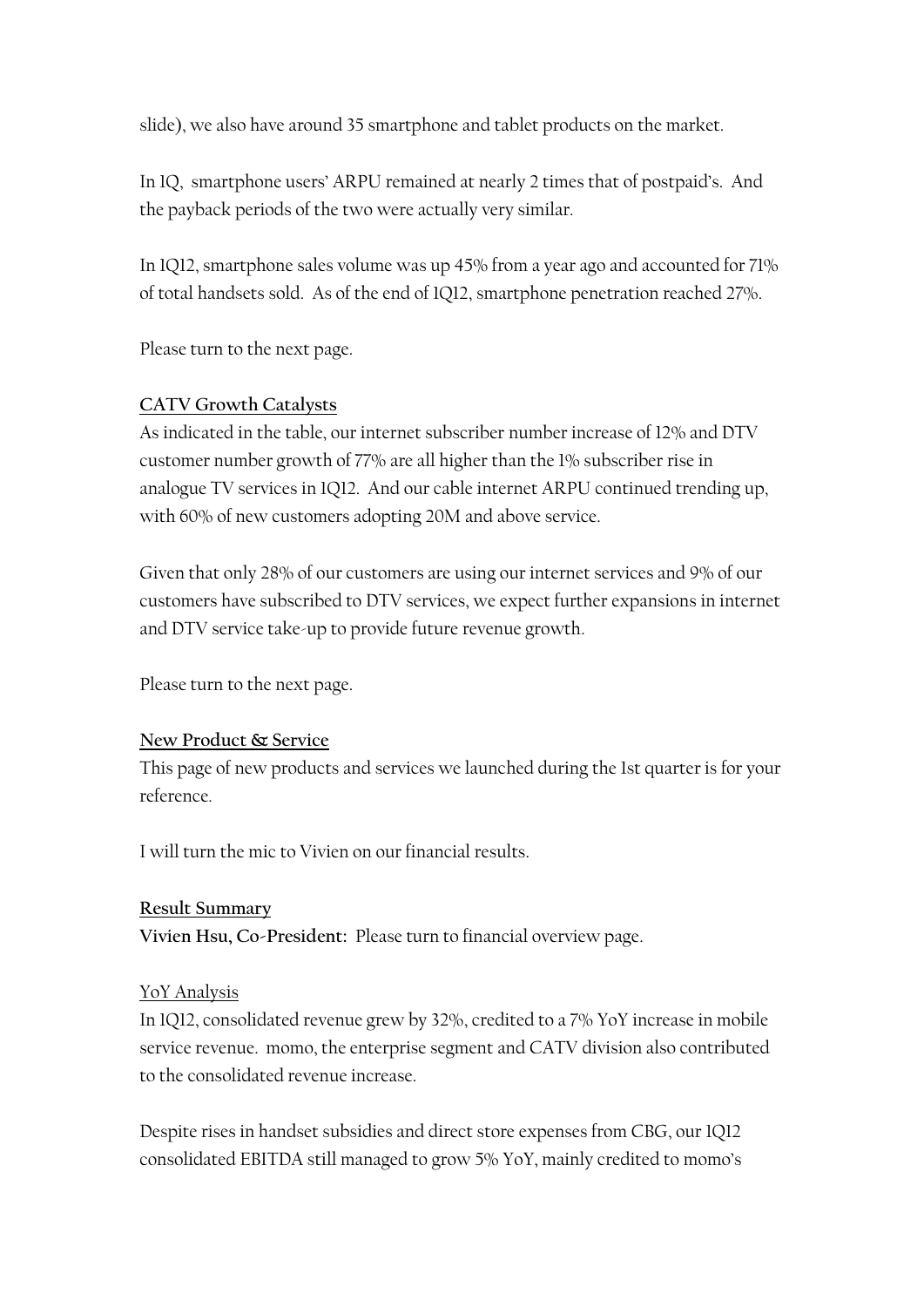## contribution.

## Actual vs. Guidance

In 1Q12, both the combined service revenue of the three business groups and momo's revenue were ahead of their respective guidance. Only handset sales revenue came in lower than expectations. Consolidated EBITDA surpassed our 1Q12 expectation by 4%, attributed to the group's better-than-expected cost and expense control and higher-than-expected EBITDA from momo.

Aided by both core business and non-operating front, our net profit exceeded 1Q12 guidance by 7%.

Please turn to the next page for our operating performance by business group.

### **Divisional Performance**

This quarter, CBG accelerated its mobile service revenue growth momentum to 6%. Despite a 6% increase in service revenue and a 2% reduction in cash network cost, CBG did not see operating leverage in the quarter as we are still investing in pushing up smartphone adoption.

HBG's growths in both revenue and EBITDA were mainly driven by the increase in broadband revenue from market share gains in the high-speed segment.

EBG posted double-digit YoY growth in profits, credited to the rising enterprise mobile and IP transit businesses, coupled with contained expenses. On a QoQ basis, EBG's EBITDA decline was due to higher sales of iPhone 4S package.

momo's 1Q12 revenue increase mainly came from a rise in online shopping revenue.

Let me turn the presentation over to Rosie for balance sheet and cash flow analysis.

#### **Balance Sheet Analysis**

**Rosie, CFO & Spokesperson:**

Now let's turn to the balance sheet page.

*Assets:*

The increase in inventories from a quarter ago came from both our mobile and momo operations. Compared to a year ago, our inventory rose to reflect the inclusion of momo's primarily.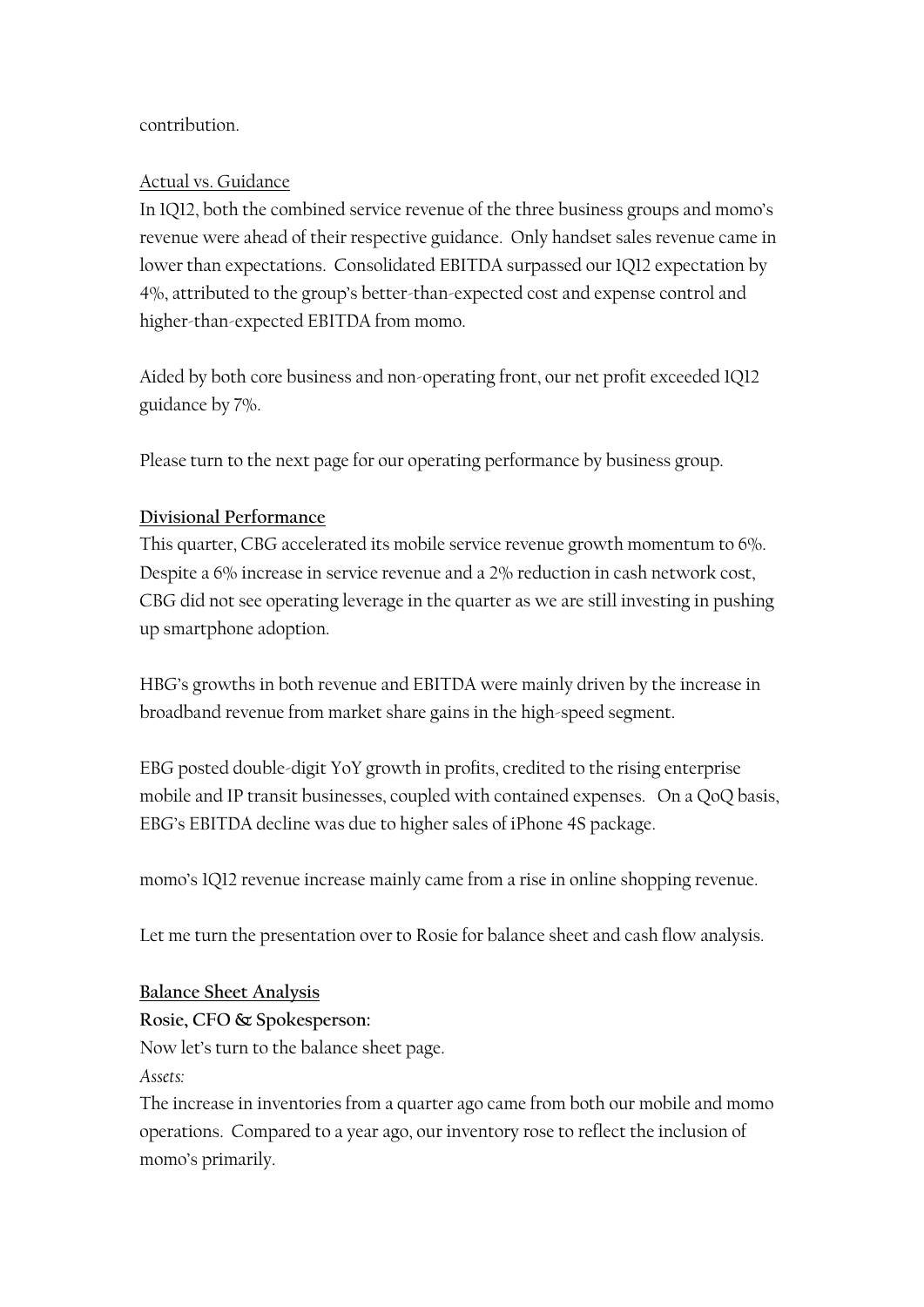The YoY increase in intangible assets arose from our investment in momo since July 2011.

## *Liabilities & Shareholders' Equity:*

If you look at our Liabilities & Shareholders' Equity section, you'll find our gross debt balance fell to NT\$13.61bn due to a NT\$4.29bn short-term borrowing repayment in the quarter. That caused our net debt to further decline to NT\$8bn.

#### *Ratio Analysis*

On the ratio front, our current ratio's sequential rise came as a result of a reduction in short-term debts which also improved our net debt to EBITDA and net debt to equity ratios. Our ROE remains as high as 26%.

Now, let's turn to cash flow analysis.

## **Cash Flow Analysis**

Our operating cash inflows for the quarter decreased sequentially due to payments made for 4Q11 handset procurements and employee bonuses in 1Q12. Having said that, the cash level in 1Q12 remained similar to that of a year ago.

On the net investing cash flow, in 1Q12, the net investing cash outflow was largely for the NT\$1.54bn in cash capex.

The NT\$4.29bn short-term borrowing repayment was the main cash outflow for financing activities during the quarter.

On the capex and free cash flow, the decline in operating cash inflow in 1Q12 led to a lower free cash flow and an annualized yield of 6%.

Now, let me turn the mic over to Vivian for event update and key message.

#### **Event Update**

**Vivian:** For the 2011 earnings distribution, our board meeting today (April 26) approved a proposal to distribute NT\$13.9bn of cash dividends, comprised of 90% of 2011 earnings, NT\$822mn of special reserve and NT\$937mn of un-appropriated earnings, translating into 103% payout to shareholders. Dividend per share is NT\$5.16 based on 2,690m shares, excluding treasury shares held by 100%-owned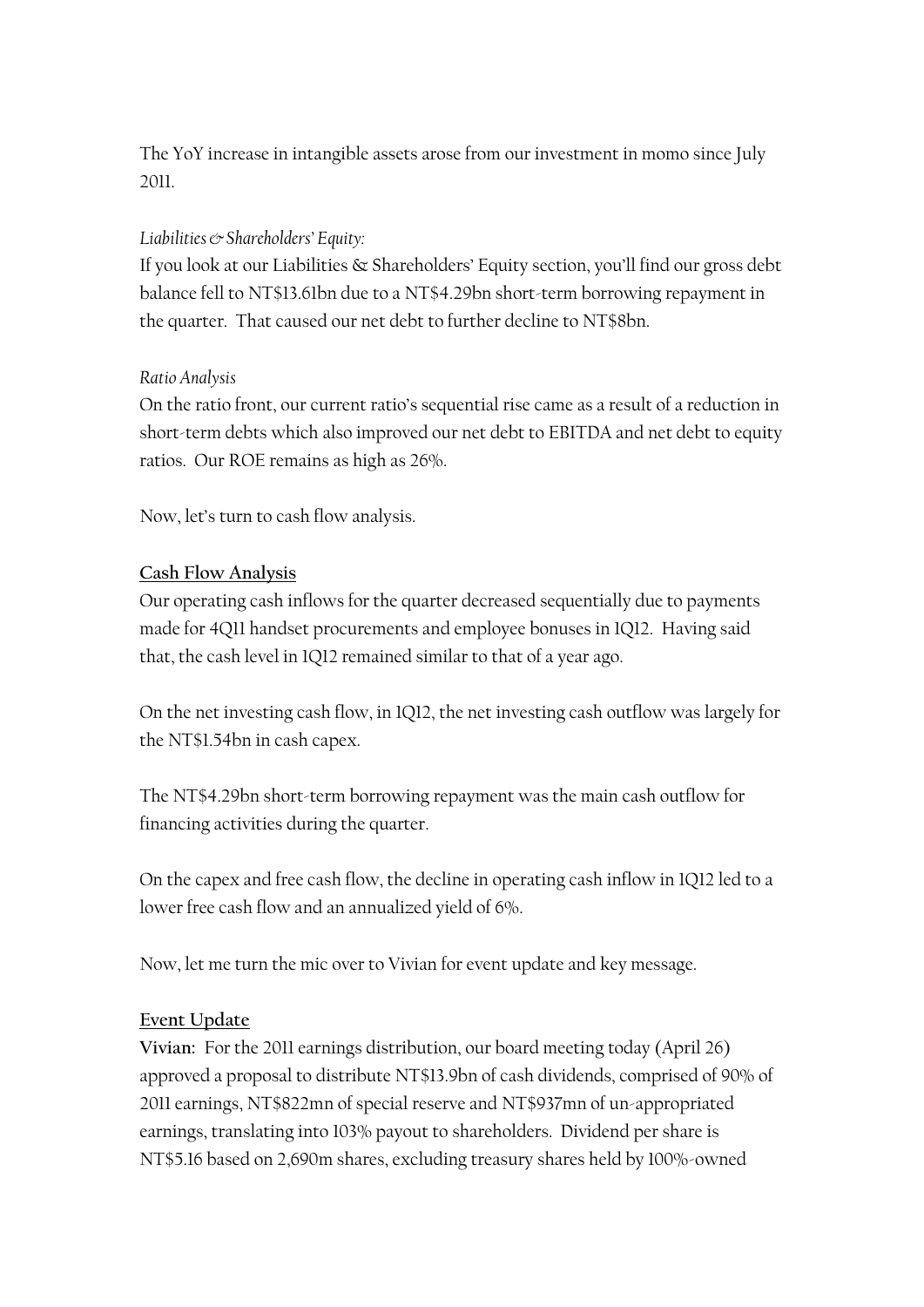## subsidiaries.

Separately, the bottom portion of the slide lists the awards that we have recently received for your reference.

## (The slide shows*:*

## Award & Recognition

Won the 2012 Asian Excellence Recognition Awards for "Best Corporate Investor Relations" and "Best Corporate Social Responsibility" in Taiwan from Corporate Governance Asia magazine. )

Please turn to the key message page.

### **Key Message**

In the near term, we will continue to commit most of the resources into pursuing future revenue growth. Continuous enhancement of operating leverage is underway to ensure the attainment of our financial target for the year.

Now, we will like to open the floor for questions.

## **Q & A**

**Joseph Quinn, Mcquarie Taiwan:** I got three quick questions. The first one is on your smartphone. You've launched a new own-brand smartphone. What's your target levels for that product? How you expecting the ARPU levels for that product and the data packages you're going to do for that product also?

On your cable business, do you have any targets for this year for your broadband and digital TV subscribers? You had good growth in those last year. I'm just wondering what do you expect for 2012?

## Staying with the cable, how is the progress in terms of the amendments to the law regarding indirect government holdings? Do you any update on that side as well?

**Cliff:** The first question regarding the low-end smartphones we just launched, we will start to sell that smartphone in May 1. That smartphone is targeted to those subscribers who can not afford a high-end smartphone, but they have a desire to use mobile internet. That is the first target customers. The second group of customers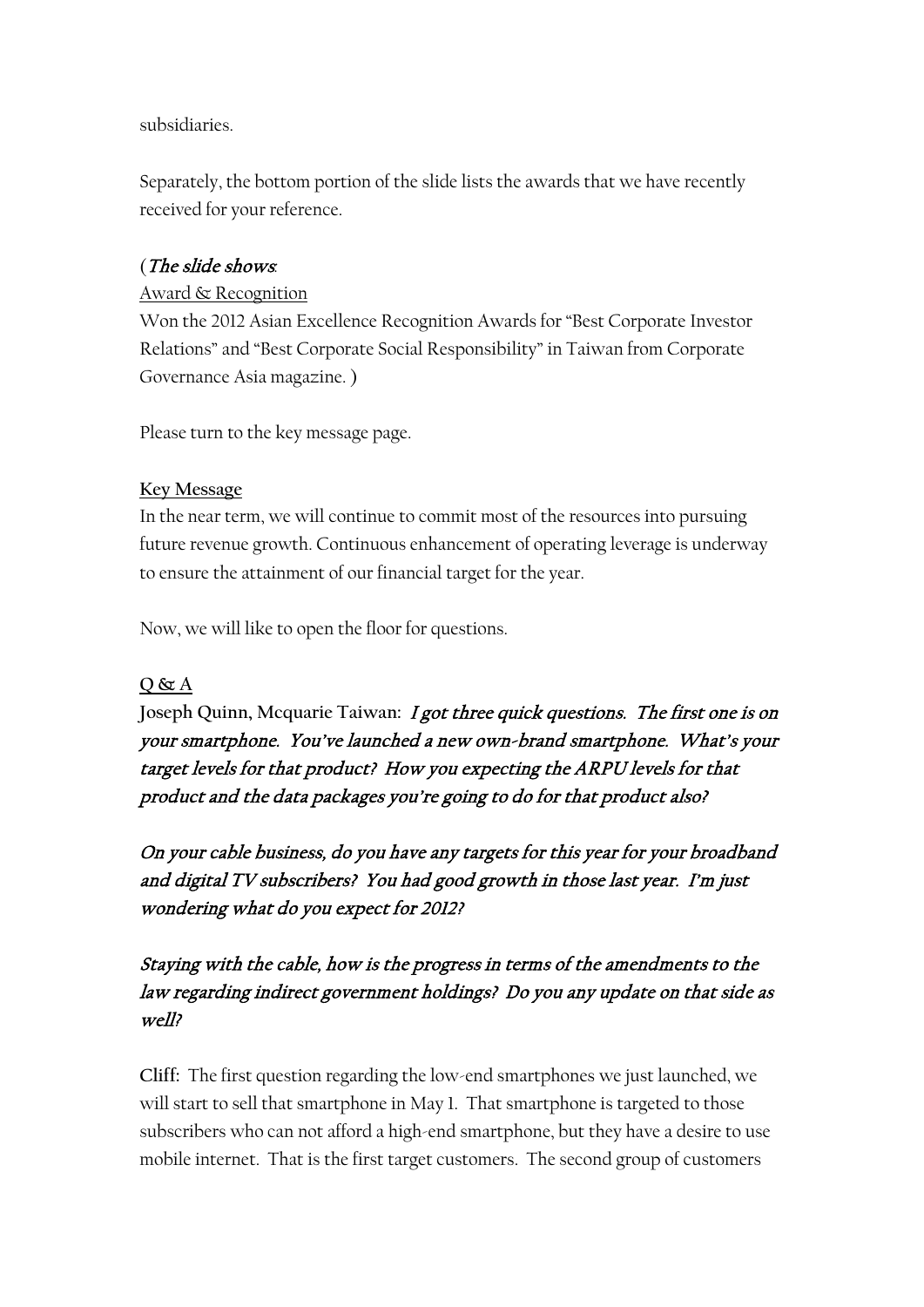we targeted is those who use feature phones, but they think they may want to try a smartphone. They may not have a great need for mobile internet, but somehow they still want to have a smartphone. So, they probably wouldn't like to pay too much for a smartphone. We have two packages to offer these two kinds of customers. One package is for those who want smartphone, but at a lower price, and we give them mobile internet access. And the second category of customers, we give them short message service, for instance, 100 free short message service. We hope this can drive the low-end segment of the smartphone to increase our smartphone sales to 75% of total handset sales. Currently, on a monthly basis, 70% of our sales are from smartphones. We will to try to increase to 75%, maybe even have a chance to reach 80% by the end of this year. So, this is the target for our smartphones, the low-end smartphones.

As for this year, we have a target for broadband; basically, it is to increase our subscriber base by 12%. The major thing is not only increase the broadband penetration, also to increase the ARPU because this year we are going to push 50 Mbps service. Now, we have a significant number of broadband, so if we can increase the ARPU, it can be even more profitable. So, the key is not only the net increase of broadband users, but also the increase and decrease of the ARPU.

As for digital TV, we have a very aggressive target.

**Rosie:** It's 75,000 subscribers vs. 46,000 by the end of last year. So, it's a 63% growth.

**Cliff:** As for the amendment of the law, we are still pushing for it at this moment. However, currently, the government has a lot of issues to handle. President Ma has taxation, the rise of the utility bill, those kinds of things. So, I'm not sure whether this is their top priority in the  $2<sup>nd</sup>$  quarter. But, we are still trying very hard.

**Joseph:** *Can I follow-up on two items? One on the digital side, with that aggressive push on digital TV*, is it fair to assume that you're staying with the same packages you've done before or is it as you *increase your 50 Mbps services, you're going to more aggressively cross-sell digital TV?* 

*And then on a second topic, on the dividend policy, have you changed your dividend policy going forward given the higher payout ratio or are you maintaining the 90% payout?*

**Cliff:** On the first issue, on the cable side, we basically have the same strategy because, in the past, that strategy was very effective. And we didn't see any reason to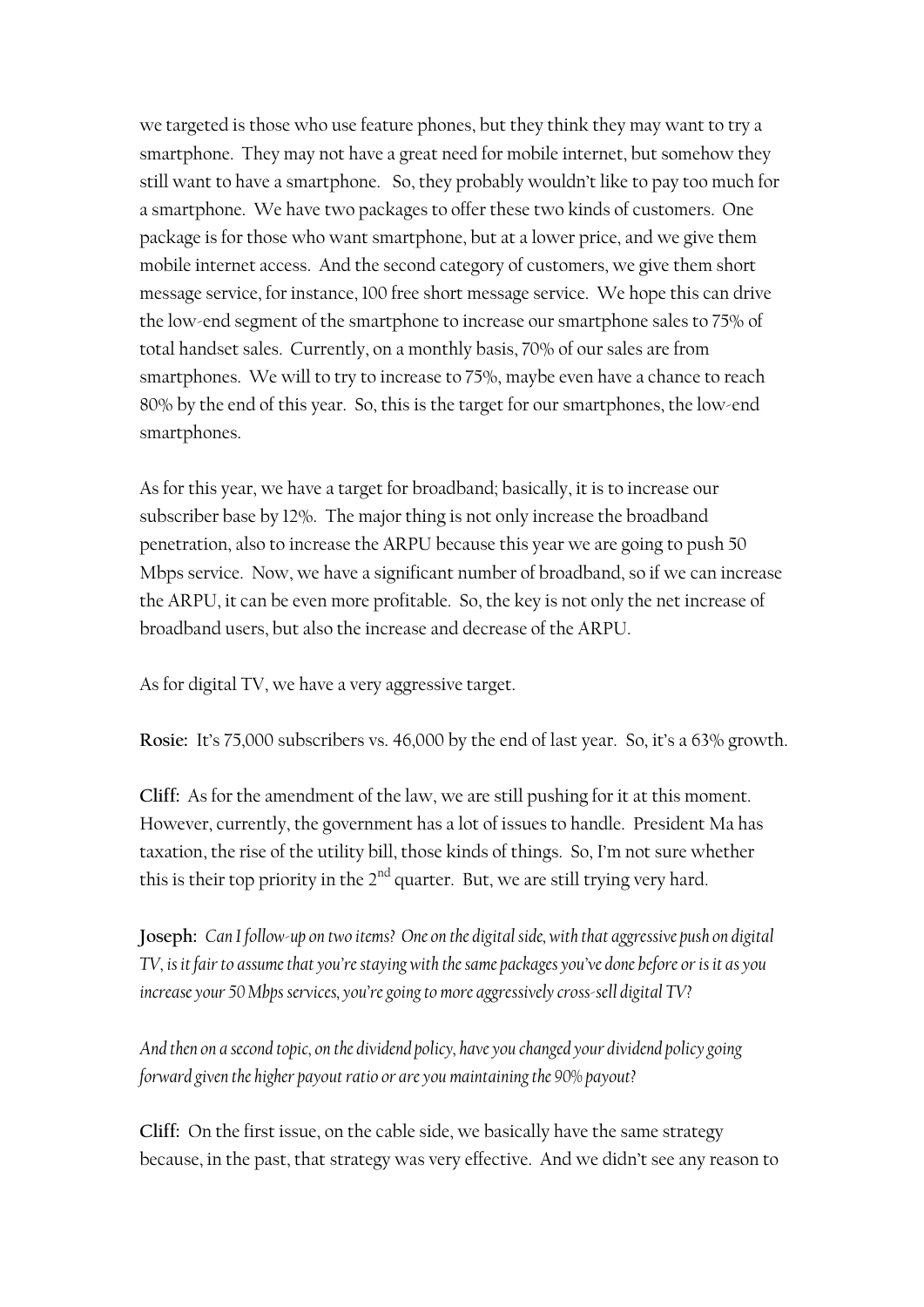change the strategy, the package, everything. So, it's going to be status quo.

As for the second question regarding the dividend payout, let me have Rosie answer this.

**Rosie:** On the dividend policy, as you know, we still have a lot of room for topping up our dividends for the future. As of the end of last year, we have a total of \$23.6 bn, of which \$12.4 bn is from capital surplus, \$8.2 bn from legal reserve, and the rest from retained earnings. So, quite a lot of room for us to top up.

I think I understand your question about the amendment of the law. In the beginning of the year, you are all very concerned about whether we will pay out more. I think we will definitely keep the shareholders' interest in mind and will continue asking our wholly-owned subsidiaries to forgo dividends on their part. These wholly-owned subsidiaries are those who hold our treasury shares. So, on all these, I think it will be maintained. As to whether we will top up for the long term or in one go, I think in one go, that's totally impossible for us. And we will continue our stable dividend policy for the future.

**Joseph:** *So, in terms of stable dividend policy, we're not talking about a flat rate in terms of maintaining that, more that you're re-committed to the 90% and then go forward, you may add on additional, is that correct?*

**Rosie:** I can definitely tell you that we will distribute 90% and we will definitely ask our wholly-owned subsidiaries who owned treasury shares to forgo dividends. As to the rest, which has more to do with the topping up, it's up to the board to decide. So, we can not speak for them.

**Chate Benchavitvilai, Credit Suisse HK:** I have four questions. The first question is regarding smartphone penetration. May I confirm again that, on your postpaid subscriber base right now, 27% are smartphone users? Do you have any specific target for this number by the end of the year?

The  $2^{nd}$  question is regarding your full-year guidance. 1Q seems to be running ahead of guidance for quite a bit, but in your 2Q guidance, you said you just expect to attain your target. So, is it just a timing issue that allows you to surpass your target in the 1Q a lot and, hence, there will be an increase in cost and everything in the latter half of the year?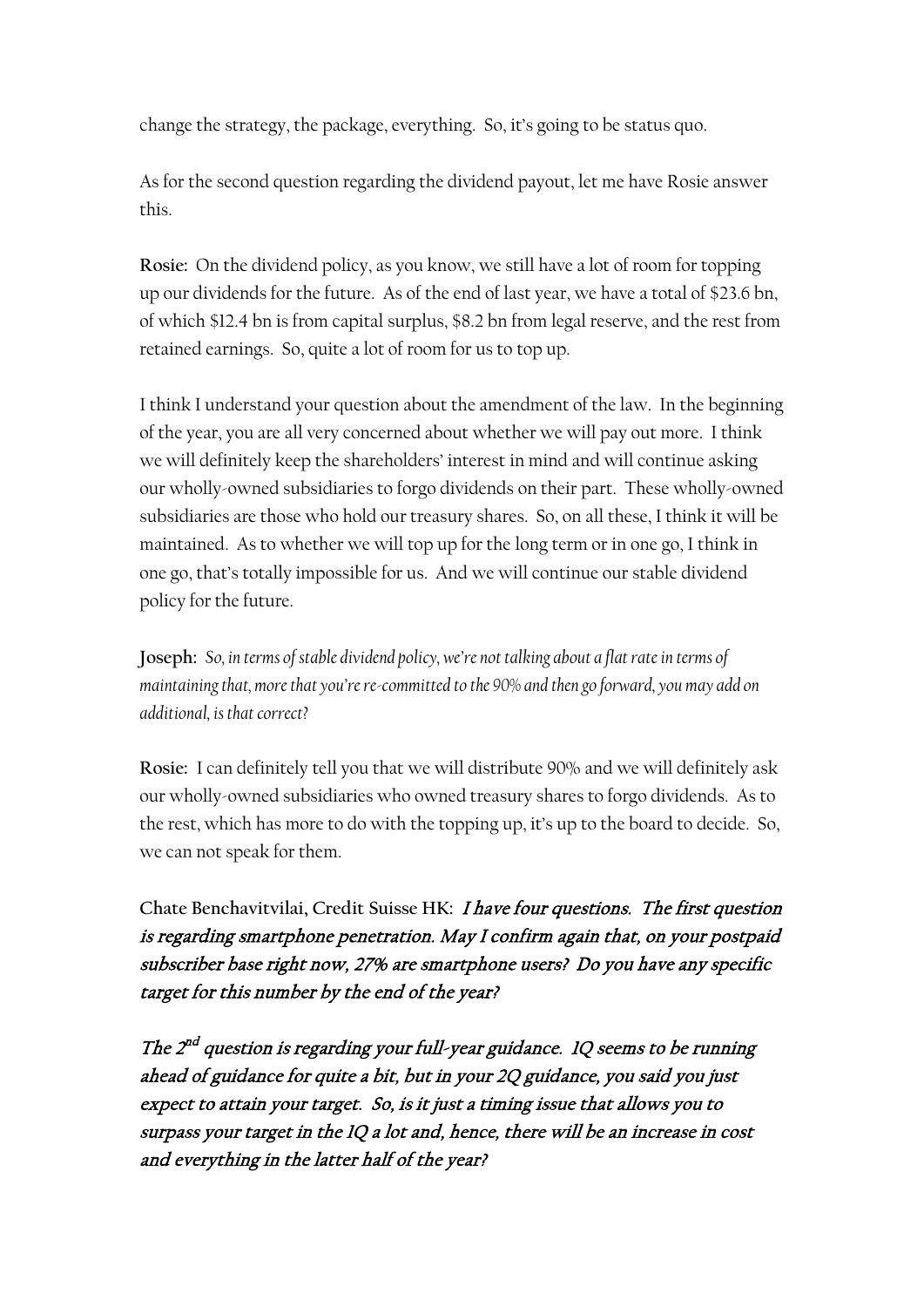The third question is regarding your cable business, the cable mix. I'm referring to slide 6, 60% of the new subscribers in the 1Q is higher speed subscribers. Are we talking about 60% of the 4,000 new subscribers you added on the cable internet side or are we talking about the overall subscriber base?

# The fourth question is regarding the cable broadband competition. You think the growth that you're getting right now is getting from your competitors or is it actually just new broadband users?

**Cliff:** For question 1, the target for us is by the end of this year, we can achieve more than 35% penetration with the smartphone. As far as to what level, 36% or 37% or 38%, it's all possible. It really depends on the market situation.

I think we will stick with the full-year guidance because the government has raised the price of the oil, the electricity and a lot of things, and also has imposed a new tax on stock market. So, the market now is quite uneasy, so we don't know whether this will hurt consumption or not. So, in this case, even though we are ahead in the 1Q, we can try to be more conservative.

As for question 3, when we say 60%, it's for new subscribers, not the installed base. For the new subscribers, 60% adopted the higher speed. Most of the new subscribers are from CHT.

**Chate:** *A follow question regarding your cable broadband subscriber base, if we look at the total subscribers, what is the mix between lower speed and higher speed subscribers?*

**Rosie:** Higher speed accounts for about 17% of the total. Higher speeds mean over 20 Mbps.

## **Solomon Chuen, CitiGroup HK:** Of the 27% smartphone penetration, what's the split between iPhone iOS and Android?

**Cliff:** Currently, iPhone takes up roughly 25% of our installed base and 65% of our installed base is Android. But Android is getting more market share.

**Solomon:** *The rest I can assume is the Windows and Blackberry?*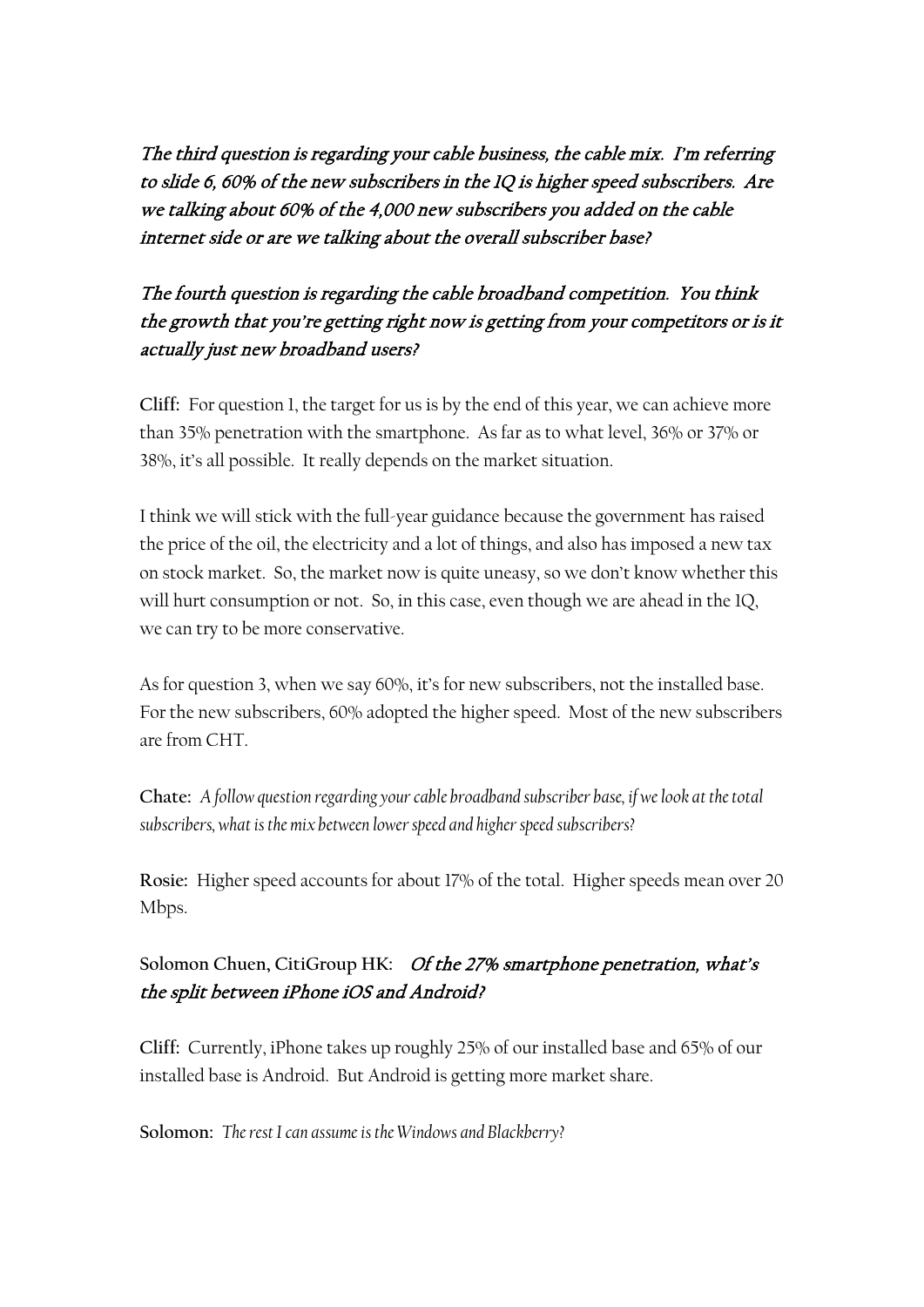**Cliff:** The rest is Windows and Blackberry.

Lucy Liu, JP Morgan HK: *I have three questions. The first one is on your 1Q* results vs. full year guidance? If your look at the equipment sales revenue, 1Q only achieved 20% of full year guidance, NT\$10 bn, despite iPhone 4S sales. Do you see any downside risk on that front?

On momo, I think most of the revenue comes from online shopping because it picks up in the 1Q. Do you have any comment regarding this year's business outlook as well as the margin? It looks like the margin now trends down below 7%, what's the trend going forward?

Lastly, on your EBITDA margin, we're glad to see the EBITDA margin recovery month-by-month in 1Q, but then vs. your previous guidance of 28% for the full year, it seems like market trend already shows about 30%. I think operating leverage will further help your margin, so just wondering what's the outlook on the margin side?

**Cliff:** The equipment sale in the 1Q is below our forecast. This is partly due to a little lower sales volume of iPhone 4S. These equipment sales really doesn't affect the profitability of other things because most of our equipment sales is really bundled. And the major driver of this equipment sales revenue is really iPhone.

**Rosie:** On the momo margin, it's the internet revenue growth that's pushing down the margin. Cliff will answer EBITDA margin trend, our outlook for this year for our mobile numbers.

**Cliff:** In the last conference, I mentioned a major factor is really iPhone. The iPhone has always been a factor in the margins. As you can see, in December and January when we sold a lot of iPhones, it really affected our margins. But the iPhone sales slowed down in February and March. So, our margins rebounded. And there were a lot of rumors regarding when Apple will launch the iPhone 5, maybe in August or in October. This will affect how many iPhones we will sell for this year. Of course, when we do the full year forecast, we have included all these variables into our forecast. We are committed to achieving our full-year guidance. But at this moment, it's very hard for me to tell whether the margin will go up sequentially. It really depends on the iPhone.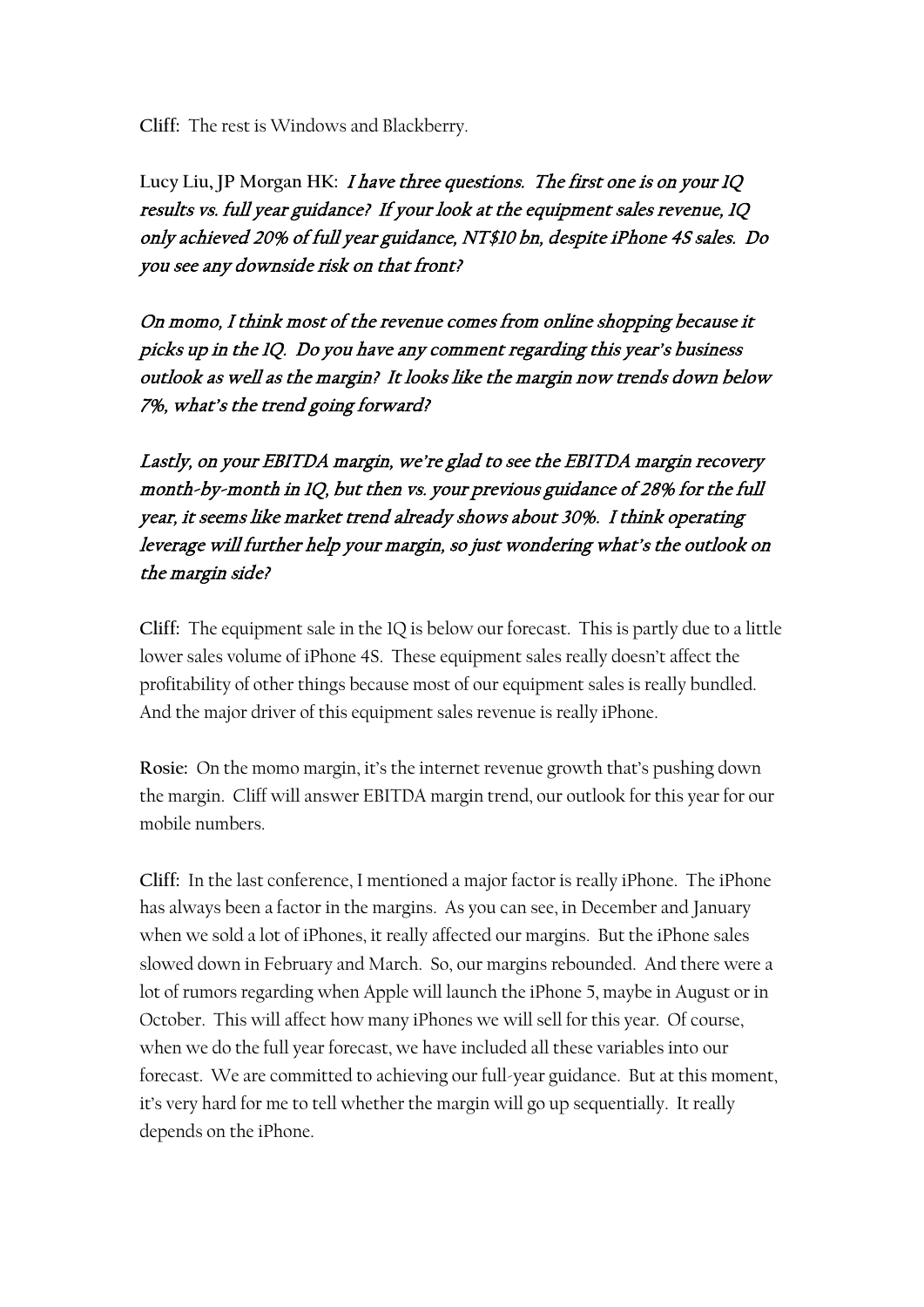**Lucy:** *Do you feel the business environment or economy environment or the operations of momo currently or year-to-dateis meeting your expectations of the business? Also, what's the synergy you're actually achieving b/w your business and momo, if there's any?*

**Cliff:** I think in the 1Q, momo is ahead of its budget. So, momo's performance meets our expectations.

And, regarding the synergy, we are working on something I think hopefully some of the synergy or some of the effort we've collaborated with momo will show up in the 2<sup>nd</sup> half of this year.

# **Chate Benchavitvilai, Credit Suisse HK:** One follow-up question on your house brand mobile phone, what's the name of the brand? What's the selling price point?

**Cliff:** The model name is Amazing A1. The selling price is NT\$3,990, almost US\$130.

**Lucy Liu, JP Morgan HK:** Hi, I have two follow-up questions. On your backhaul, how much backhaul infrastructure that you're already using was built by yourself and how much from CHT or the other guys?

# Secondly, on your smartphone, what's the product mix with the smartphone in terms of mid-end, high-end vs. low-end?

**Cliff:** We built 90% of our backbone, so we only rent roughly 10% from CHT.

As for the mix of high, middle, and low, it really fluctuates every month. And, as for April, I think the high-end is roughly 30%, the middle-end is roughly another 25-30%, the low-end is roughly 30-35%

**Lucy:** *In terms of product launches in the rest of the year, besides iPhone, what are mainly the other branded phones, in which tier are they mostly in?*

**Cliff:** Other than iPhone, the high-end consist of Samsung Galaxy S2, the Samsung Galaxy Note, and also Samsung Galaxy Nexus. And, in April, we have also included the HTC One X.

**Joseph Quinn, Mcquarie Taiwan:** Just two quick follow-up questions. One on